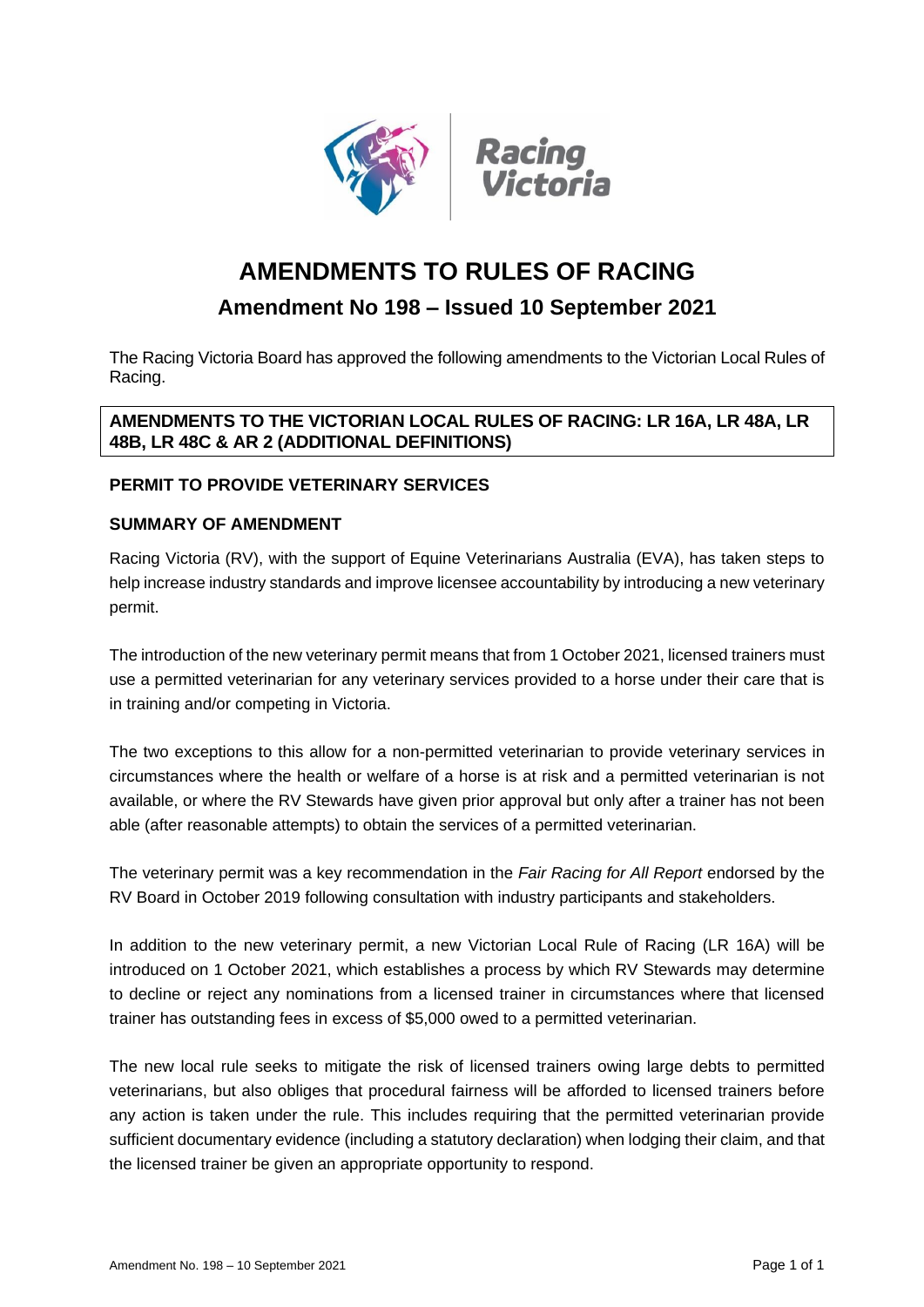Before any action will be considered by RV Stewards, the licensed trainer must have been sent at least two notices more than a month apart by the permitted veterinarian that the payment of fees for their veterinary services is outstanding.

Accordingly, The Racing Victoria Board has approved the introduction of LR 16A, LR 48A, LR 48B and LR 48C as well as additional definitions to be added to AR 2.

#### **Amendments effective from 1 October 2021**

#### *AR 2 BE AMENDED AS FOLLOWS:*

#### **AR 2 Dictionary**

In the interpretation of these Australian Rules (and any race meeting held under them), unless the context requires otherwise, the words and phrases below have the meanings set out in this rule.

…

**Permitted Veterinarian** means a Registered Veterinarian who has been issued a permit to provide Veterinary Services by Racing Victoria.

*…*

…

**Registered Veterinarian** means a person who is registered by the Veterinary Practitioners Registration Board of Victoria under the Veterinary Practice Act 1997 (Vic), or by an interstate authority charged with the oversight of the profession and otherwise in accordance with the requirements of the Veterinary Practice Act 1997 (Vic), which authorises qualified persons to practice as a veterinarian in Victoria.

…

…

**Veterinary Services** means any professional services provided to or in connection with a horse, including, but not limited to:

- (a) signing any veterinary certificate(s) as a veterinarypractitioner;
- (b) prescribing, dispensing and/or supplying scheduled/prescription medication;
- (c) making a diagnosis or managing the treatment for the prevention or cure of an injury or disease and/or giving advice in relation to such diagnosis or treatment; and
- (d) reporting or giving advice in a veterinary capacity using the knowledge, skills and competence initially attained for the veterinary degree.

…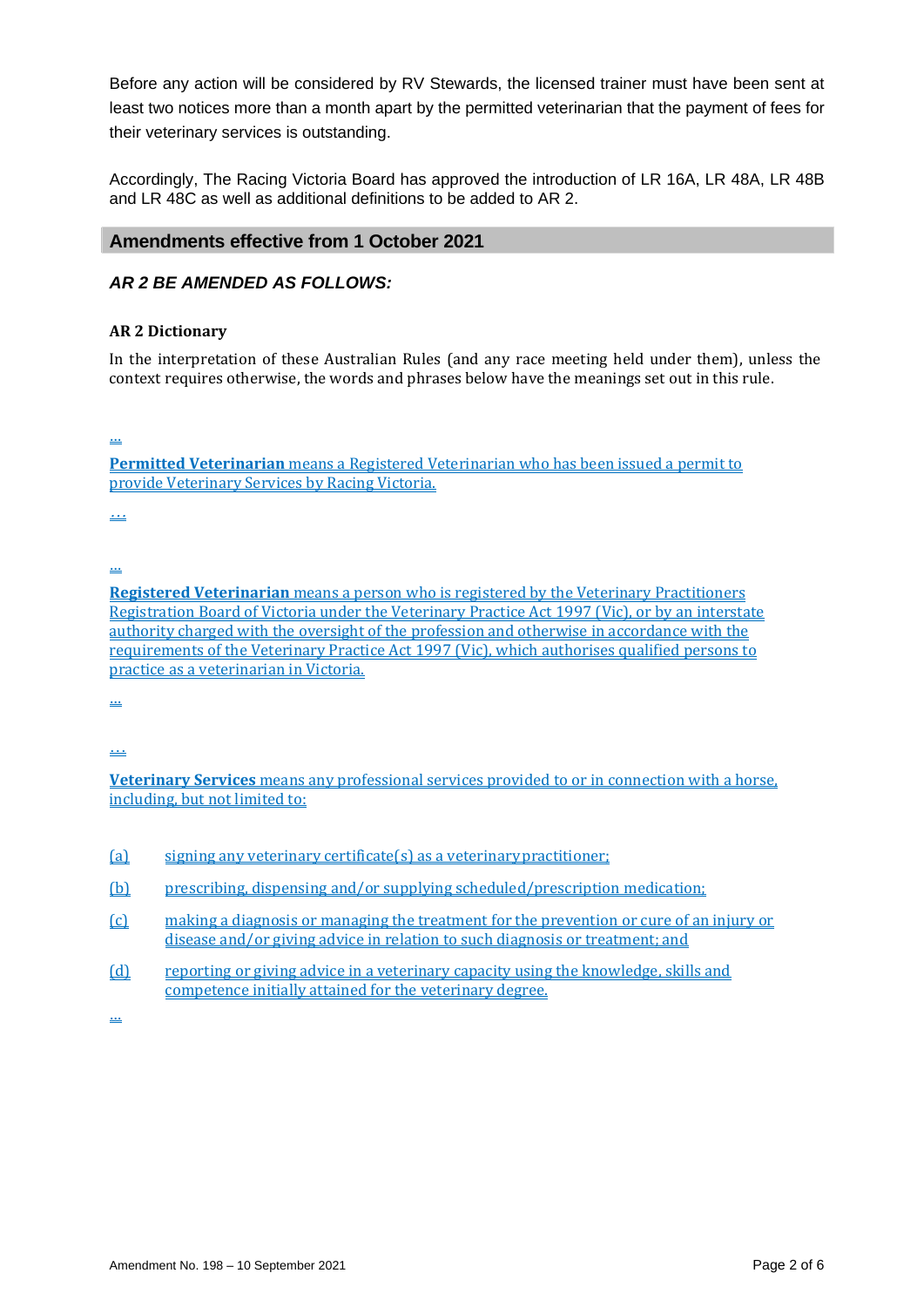## *LR 16A BE ADDED AS FOLLOWS:*

- *LR 16A - Overdue fees owed to Permitted Veterinarians for the provision of Veterinary Services*
- *(1) Where:*
	- *(a) a Permitted Veterinarian, who held a permit by Racing Victoria to provide Veterinary Services at all relevant times, has provided Veterinary Services at the request of a licensed trainer in Victoria;*
	- *(b) that licensed trainer has failed to pay the fees for those Veterinary Services in accordance with the payment terms; and*
	- *(c) the amount of the outstanding fees is in excess of \$5,000 the Stewards may, in their absolute discretion, decline or reject any nominations by that licensed trainer pursuant to AR 55 until the licensed trainer has paid the entirety of the outstanding fees.*
- *(2) The Stewards may only decline or reject nominations under LR 16A(1) if:* 
	- *(a) the Permitted Veterinarian lodges a claim with the Chairman or Deputy Chairman of Stewards using the approved form available on the Racing Victoria website and attaching a statutory declaration from the Permitted Veterinarian confirming the amount of the outstanding fees owed by the licensed trainer and that the licensed trainer has been sent at least two notices (more than a month apart) that the payment of fees for Veterinary Services is outstanding; and*
	- *(b) the Stewards have provided the licensed trainer with an opportunity to respond to the claim from the Permitted Veterinarian for the outstanding fees.*

## *LR 48A BE ADDED AS FOLLOWS:*

#### *LR 48A Permit to provide veterinary services*

- *(1) Subject to LR 48A(3), a person must not provide Veterinary Services to a horse in training and/or competing in Victoria, unless that person is a Permitted Veterinarian.*
- *(2) Subject to LR 48A(3), a trainer must not allow a horse under his or her care that is in training and/or competing in Victoria to receive Veterinary Services unless the person at the time of providing Veterinary Services is a Permitted Veterinarian.*
- *(3) LR 48A(1) and (2) will not apply when in all the circumstances: (a) the health or welfare of a horse is at risk if Veterinary Services are not provided immediately and a Permitted Veterinarian is not available to provide such Veterinary Services; or*
	- *(b) the Stewards have given prior approval, but only after a trainer has not been able (after reasonable attempts) to obtain the services of a Permitted Veterinarian.*
- *(4) Without limiting any other powers or obligations under the Rules, Permitted Veterinarians must promptly provide copies of the treatment records or other relevant documents for any horse under the care of a trainer that is in training/competing upon request of the Stewards.*
- *(5) Without limiting any other Rules, any person who has been found guilty of a breach of LR 48A(1), (2) or (4) may be penalised.*
- *(6) An application by a person for a permit to provide veterinary services must: (a) be in the required form; and*
	- *(b) provide such information as is required by the Directors.*
- *(7) The Directors may from time to time prepare and cause to be published on the Racing Victoria website the Veterinary Permit Policy (or however named) which shall prescribe the relevant requirements and obligations for the grant of a permit to provide Veterinary Services by Racing Victoria.*
- *(8) The Directors may, in exceptional circumstances and in their discretion, relieve an applicant for a permit to provide Veterinary Services from any of the requirements made pursuant to LR 48A(7).*
- *(9) Having received an application under LR 48A(6), the Directors may: (a) refuse to grant a permit to provide Veterinary Services; or*
	- *(b) grant a permit to provide Veterinary Services subject to such terms and conditions as the Directors think fit.*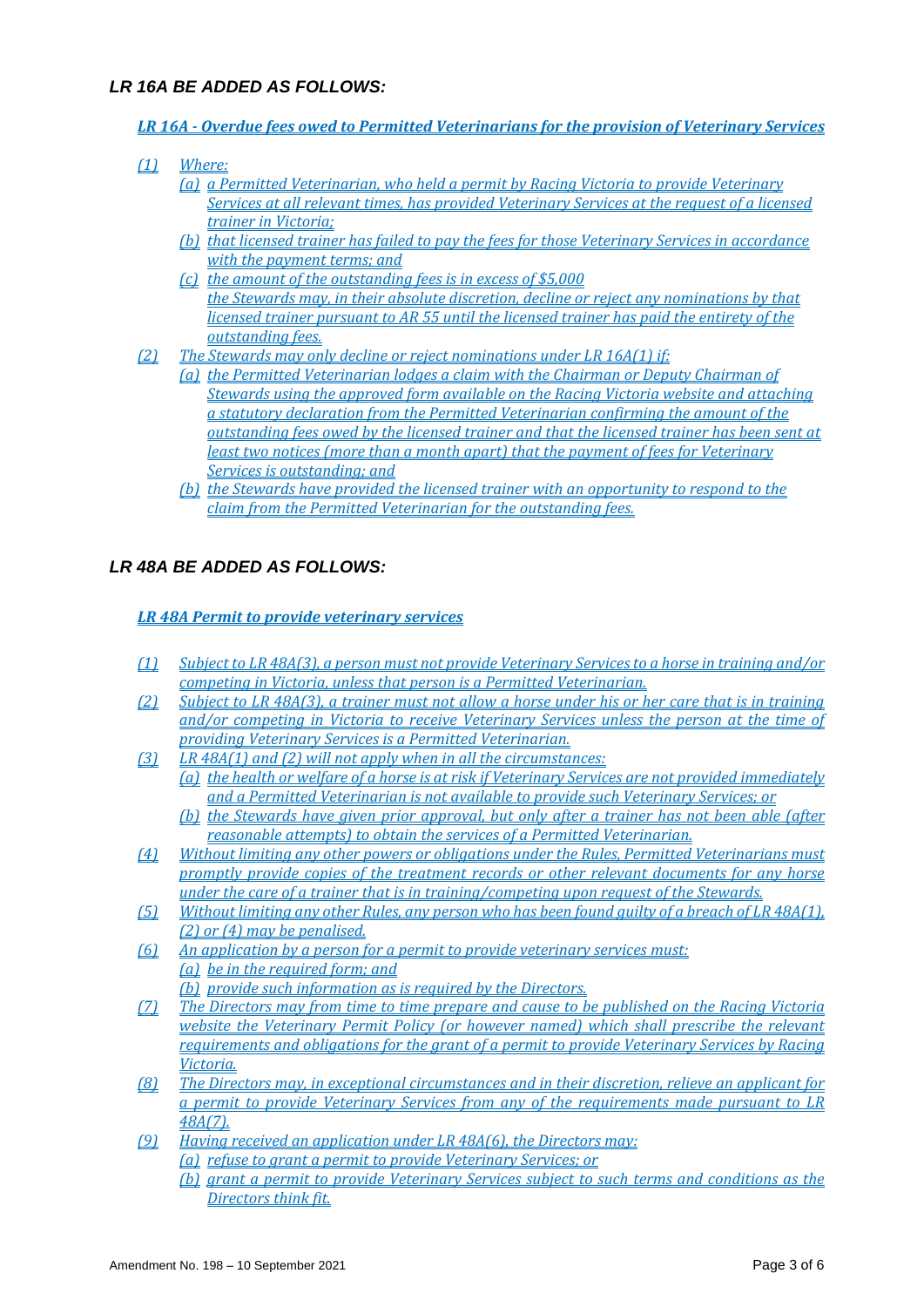- *(10) The Directors may, at any time, revoke or vary the terms of a permit to provide Veterinary Services granted by them, including, without limitation, where the holder of the permit: (a) is not actively using the permit;* 
	- *(b) ceases to meet the requirements to be granted a permit in accordance with the Rules and relevant policy referred to at LR 48A(7); or*
	- *(c) breaches any term or condition on that person's permit to provide Veterinary Services.*

## *LR 48B BE ADDED AS FOLLOWS:*

*LR 48B – Approval to Search Panel Appointment and Functions*

*(1) Appointments* 

*Racing Victoria may:* 

- *(a) appoint at least two persons as members of the Approval to Search Panel, who must be qualified Australian lawyers of not less than five years standing and cannot be employees or officials of Racing Victoria; and*
- *(b) define the term of office and remuneration of persons appointed to be members of the Approval to Search Panel.*
- *(2) Function of the Approval to Search Panel:* 
	- *(a) The function of the Approval to Search Panel is solely to consider and determine applications by the Stewards for an Approval to Search.*
	- *(b) The determination of an application by the Stewards for an Approval to Search by a member of the Approval to Search Panel will be final and will be made on an ex parte basis.*

## *LR 48C BE ADDED AS FOLLOWS:*

*LR 48C – Approval to Search*

*Prior to Stewards exercising their powers under AR 22(1)(l) in respect of a veterinary premises or vehicle used for veterinary purposes (collectively, "Premises") occupied by or under the control of Permitted Veterinarian the following procedures must apply:*

- *(1) Where Stewards have reasonable grounds, the Stewards shall make an application to a member of the Approval to Search Panel for the issue of an Approval to Search.*
- *(2) The Stewards will not need to make an application to a member of the Approval to Search Panel for the issue of an Approval to Search if:*
	- *(a) the veterinary premises is entirely located within a licensed trainer's licensed premises;*
	- *(b) the vehicle is located on a racecourse, licensed trainer's premises or training facility; or*
	- *(c) the vehicle is located adjacent to a racecourse, licensed trainer's premises or training facility, and the Stewards have seen the Permitted Veterinarian who occupies or controls the vehicle treat a horse in any way on the racecourse, licensed trainer's premises or training facility prior to returning to that vehicle.*
- *(3) A member of the Approval to Search Panel who receives an application for an Approval to Search must either:*
	- *(a) grant the application and issue an Approval to Search in terms sought by the Stewards or as otherwise amended by the member of the Approval to Search Panel; or*
	- *(b) reject the application and not issue an Approval to Search.*
- *(4) When determining an Approval to Search application, the member of the Approval to Search Panel will, among other matters, have regard to the reasonable grounds identified by the Stewards in their application for the Approval to Search.*
- *(5) An Approval to Search granted by a member of the Approval to Search Panel must contain the following information:*

*(a) name of the relevant Permitted Veterinarian who occupies the Premises;*

*(b) address of the veterinary premises to be searched (or if searching a vehicle, the likely location of that vehicle);*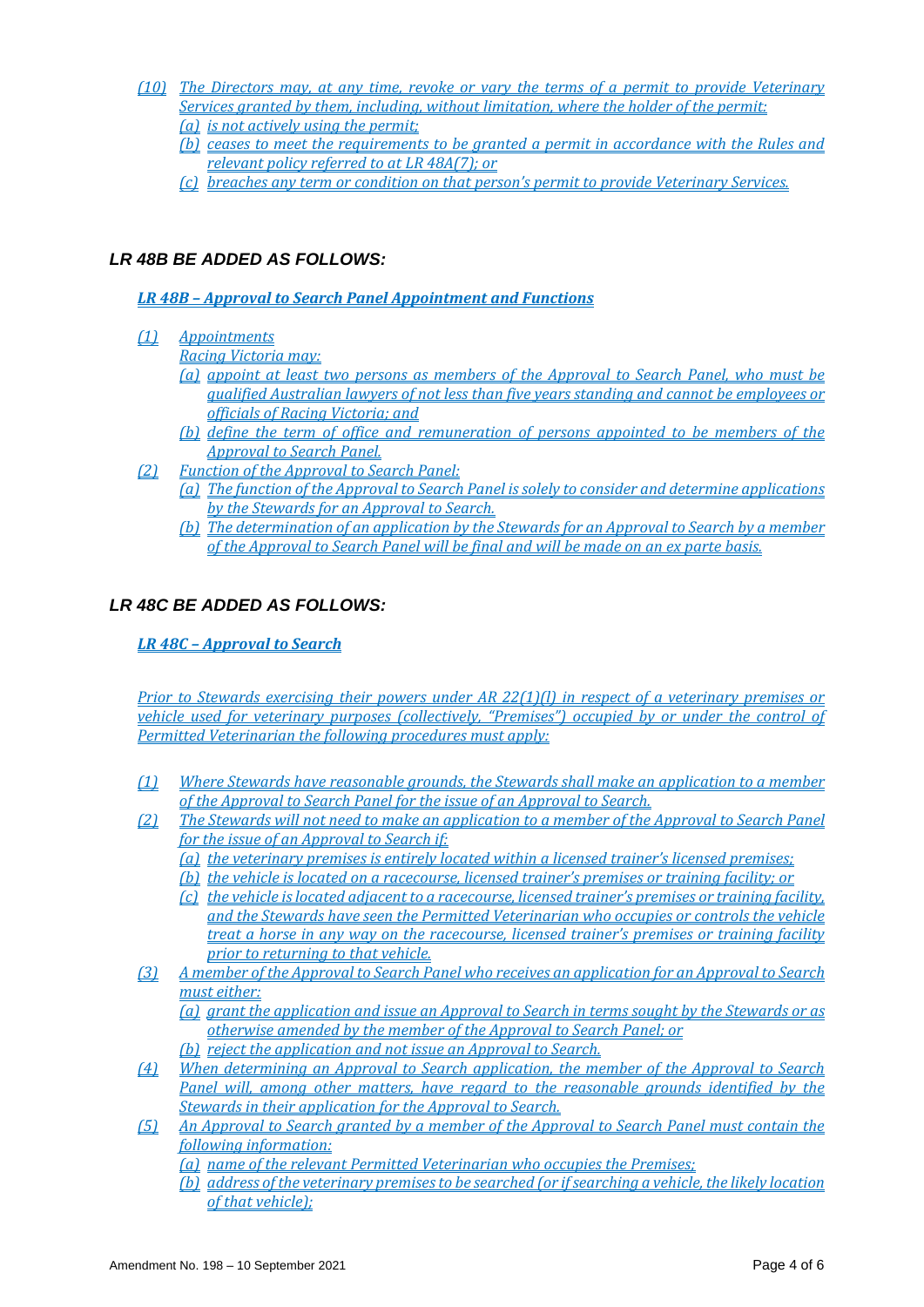- *(c) purpose of the search identified by the Stewards, including where relevant specific item(s) being searched for; and*
- *(d) with respect to electronic veterinary records, a summary of the process to be undertaken for the imaging of data from the Permitted Veterinarian's electronic records such as mobile devices and computers, where relevant.*
- *(6) Where an Approval to Search has been granted, and the Stewards are inspecting the relevant Premises, the Stewards must produce, upon request, a copy of the Approval to Search to the relevant Permitted Veterinarian or if they are not present, another person at the Premises.*
- *(7) For the purpose of LR 48C(5)(c), although specific items may be mentioned in the Approval to Search, this does not preclude Stewards from taking possession, examining and using other items that they reasonably believe are:*
	- *(a) relevant to the purpose of the search and the relevant reasonable grounds; or*
	- *(b) potentially relevant to any other investigation or inquiry (whether initiated or not).*
- *(8) For the purposes of this LR 48C, reasonable grounds include but are not limited to:*
	- *(a) the detection of a substance prohibited by the Rules of Racing in a sample from a thoroughbred horse in circumstances where the Stewards have a reasonable suspicion that the horse was treated by the Permitted Veterinarian in breach of the Rules of Racing;*
	- *(b) statistical and/or scientific information obtained or produced by the Stewards demonstrating a significantly increased level of success in thoroughbred racing for a licensed person utilising the veterinary services of the Permitted Veterinarian;*
	- *(c) a reasonable suspicion held by the Stewards at the time of making the application for an Approval to Search that the relevant Permitted Veterinarian:*
		- *i. has procured, purchased, supplied, administered, or otherwise dealt with, a substance or substances that are banned by the Rules of Racing, in connection with thoroughbred racing; and/or*
		- *ii. has engaged in any unethical or banned practice or action in connection with thoroughbred racing.*